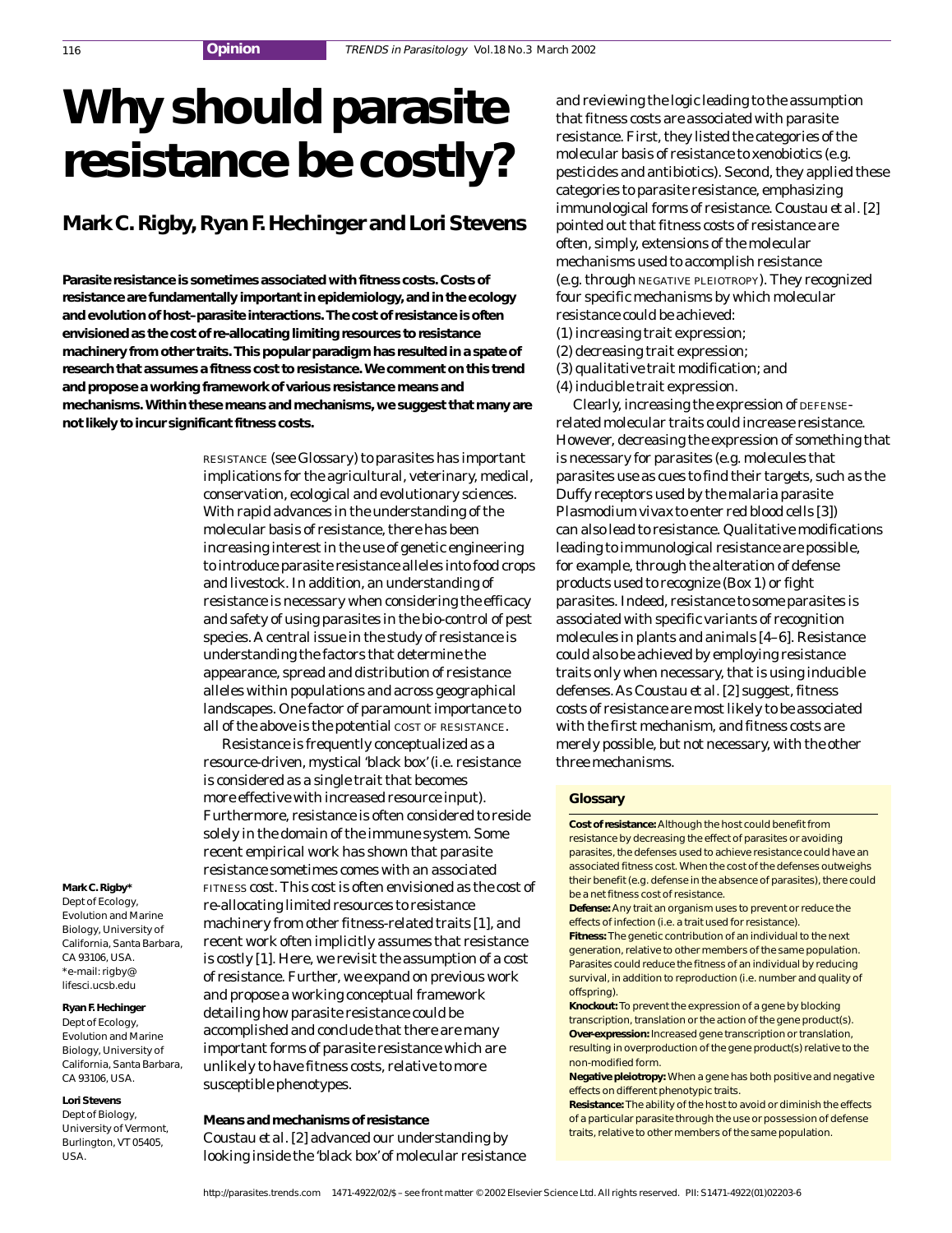#### **Box 1. The cost of recognition variation**

The first step in many successful inducible defenses is recognizing the attack. Defense activation requires recognizing a cue from the parasite which reliably signals that the host is, or will be, attacked. In the immune system of animals, receptors bind to parasites and activate host defenses [a]. Similarly, plants also use receptors (many are called R genes) to recognize parasites (or pathogens) and activate their defenses [b].

Qualitative variation in the molecular receptors that hosts use to recognize parasites could be some of the best examples of cost-free means of achieving parasite resistance. There are so many different parasite taxa, combined with diversifying selection within taxa to avoid recognition by the host, that most hosts are unable to recognize all of the parasite species or strains that attack them. In other words, owing to a limited number of genes coding for recognition alleles, there are constraints on the particular recognition alleles an individual can have. The constraint entails fitness costs, but the cost is based on differential susceptibility to parasites and is not present in the absence of parasites. Although

variation in recognition alleles is likely to be cost-free and all the examples of recognition in Table 1 have no known costs, there could be exceptions if the recognition allele is negatively pleiotropic or if the allele is accompanied by increased expression of the receptor. The outcome of this scenario is that hosts could exert selection on parasites to avoid recognition. Parasites, in turn, exert selection on hosts to recognize them despite their adaptations to avoid detection. This is expected to cause frequencydependent cyclical antagonistic co-evolution. This form is cyclical in that the frequency of recognition alleles in hosts and evasion alleles in parasites cycle over time, with neither side ever winning. This scenario of cycling recognition alleles has been called trench warfare [c].

#### **References**

- a Roitt, I. *et al*. (1996) *Immunology* (4th edn), Mosby/Times Mirror International Publishers Ltd
- b Hulbert, S.H. *et al*. (2001) Resistance gene complexes: evolution and utilization. *Annu. Rev. Phytopathol.* 39, 285–312
- c Stahl, E.A. *et al*. (1999) Dynamics of disease resistance polymorphism at the Rpm1 locus of *Arabidopsis*. *Nature* 400, 667–671

Given the recent trend in implicitly assuming that there are fitness costs associated with parasite resistance, we would like to expand on the important point by Coustau *et al*. that there could be cost-free forms of resistance [2]. We propose five categories for the general means of defense by which resistance could occur or evolve. These are alterations in the: (i) host immune system;

- (ii) host biochemistry;
- (iii) host behavior;
- (iv) host life-history; and
- (v) host structure (see examples in Table 1).

The immune system (i) achieves resistance through chemical and cellular mechanisms, which recognize and respond to non-self entities. The immune system also operates outside of the host by secreting immune products to attack or deter parasites that have not yet entered the host (e.g. humans secrete immune defenses onto the skin and into the gastrointestinal tract [7,8]). Biochemical resistance (ii) relies on non-immunological molecules that could have antiparasitic properties, be used by parasites to find their hosts or be used as nourishment within the host. For example, humans achieve a degree of apparently cost-free resistance to malaria through various alterations to molecules in and on the surface of red blood cells (apart from the sickle cell hemoglobin S trait) [3,9]. Resistance might also be achieved by using behavioral traits (iii), by avoiding parasites, removing parasites, self-medicating or by mutualistic interactions with other species. Behavioral traits, which might contribute to resistance, are well documented in animals [10]. The reader is likely to

use behavioral defense traits as well! (See Fig. 1.) Life history (iv) changes could lead to resistance, for example, by minimizing the duration of susceptible life-history stages, changing the timing of reproduction or producing offspring better suited to resist parasites. Physical aspects of host morphology (or structure) (v) could also be used to deter, repel or remove parasites in what is termed structural resistance. Altogether, there are several widely differing means of defense, which could be used as part of a defense network to achieve parasite resistance (Table 1).

The five means of defense used to achieve parasite resistance could be used both externally and internally to the host (Fig. 1). These means of defense could be used to prevent parasites from finding or entering hosts and to combat parasites outside of the host body (i.e. operate externally), or to decrease the negative fitness effects of the parasites on hosts after the parasites have found or entered the host (i.e. operate internally). A particular means of defense, as a result of constraints and/or enabling mechanisms, could operate predominantly either internally or externally. Within each of the five means of defense (i–v), the mechanisms (1–4) outlined by Coustau *et al*. [2] for molecular resistance will also operate. Parasites then could only achieve successful infections by contending with an external and internal defense network (Fig. 1). In this scenario, hosts could use numerous combinations of means of defense (i–v) and their respective subcomponent mechanisms (1–4) to achieve parasite resistance. The combination of defenses used or evolved should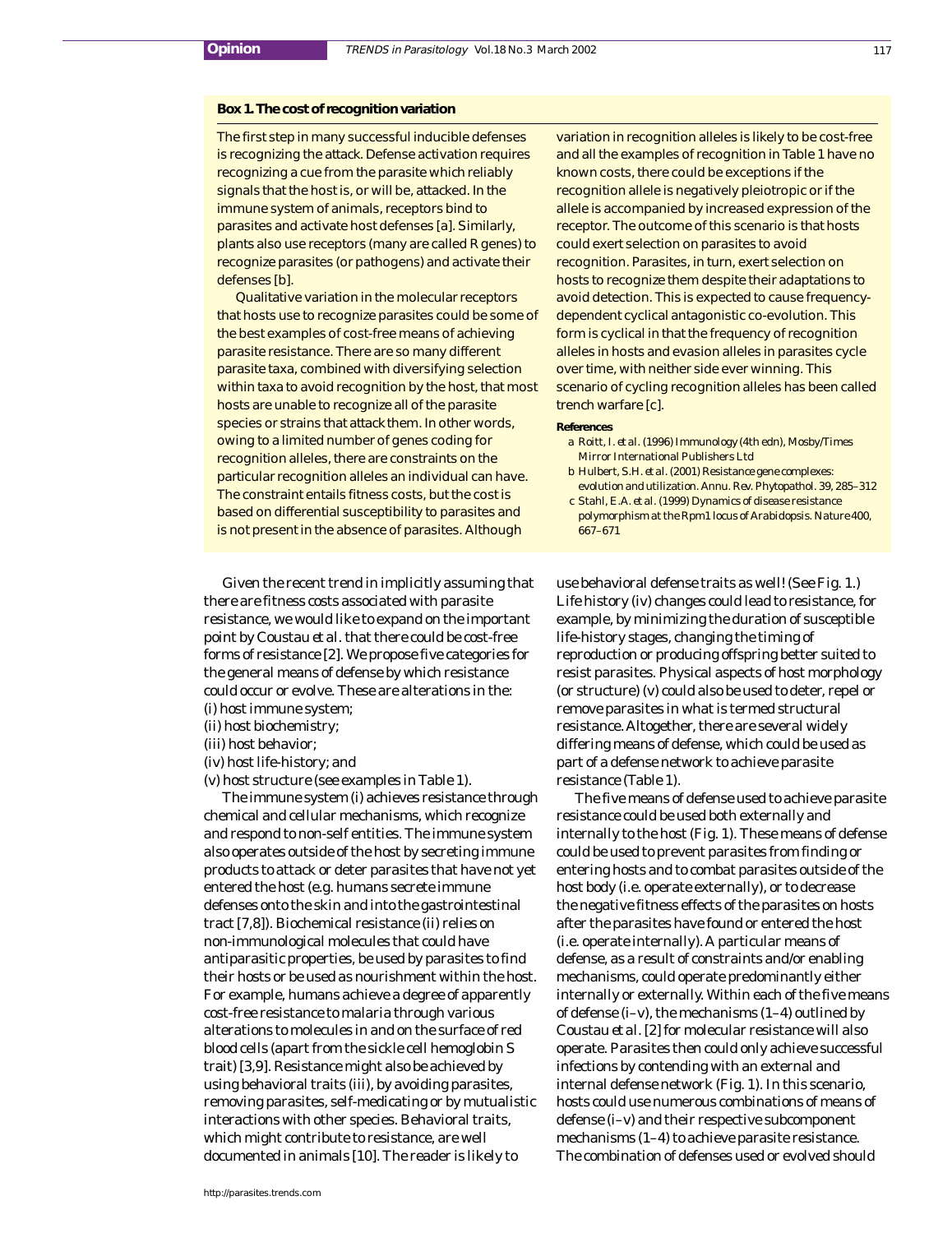#### **Table 1. Examples of the means and mechanisms of defense used by hosts to achieve or evolve resistance to parasitesa**

| <b>Defense</b>                                                                                                            | <b>Resistance trait</b>                                            | Host-parasite system                      | Fitness costs <sup>b</sup> |           |          |
|---------------------------------------------------------------------------------------------------------------------------|--------------------------------------------------------------------|-------------------------------------------|----------------------------|-----------|----------|
| trait expression                                                                                                          |                                                                    |                                           | Documented Likely          |           | Refs     |
|                                                                                                                           |                                                                    |                                           |                            |           |          |
| Immunology                                                                                                                |                                                                    |                                           |                            |           |          |
| Increase                                                                                                                  | Increased hemocyte numbers (defensive blood cells)                 | Fruitfly-parasitoid                       | Yes                        | ΝA        | [16, 18] |
| Qualitative                                                                                                               | HLA alleles (recognition)                                          | Human-malaria                             | No                         | No        | $[30]$   |
| Qualitative                                                                                                               | HLA alleles (recognition)                                          | Human-HIV virus                           | No                         | No        | $[31]$   |
| Qualitative                                                                                                               | MHC II alleles (recognition)                                       | Human-hepatitis C virus                   | No                         | No        | $[32]$   |
| Qualitative                                                                                                               | MHC IIB alleles (recognition)                                      | Salmon-bacteria                           | No                         | No        | [6]      |
| Inducible                                                                                                                 | Antimicrobial peptides (kill parasites)                            | Fruitfly-bacteria, fungi                  | No                         | No        | $[33]$   |
| Biochemistry                                                                                                              |                                                                    |                                           |                            |           |          |
| Increase                                                                                                                  | Increased melanization of cuticle (kills parasites)                | Insect-parasitoid and insect-fungi        | No                         | Yes       | $[34]$   |
| Decrease                                                                                                                  | Duffy antigen - cytokine receptor (impedes parasites)              | Human-malaria                             | No                         | No        | [3, 9]   |
| Decrease                                                                                                                  | Enzyme G6PD (lowers pathology)                                     | Human-malaria                             | Yes                        | ΝA        | $[35]$   |
| Qualitative                                                                                                               | $\alpha$ <sup>+</sup> -globin (lowers pathology)                   | Human-malaria                             | No                         | No        | $[9]$    |
| Qualitative                                                                                                               | Hemoglobin C (prevents/reduces infection)                          | Human-malaria                             | Yes                        | <b>NA</b> | $[36]$   |
| Qualitative                                                                                                               | Hemoglobin E (lowers pathology)                                    | Human-malaria                             | Yes                        | ΝA        | $[37]$   |
| Qualitative                                                                                                               | Hemoglobin S (prevents/reduces infection)                          | Human-malaria                             | Yes                        | ΝA        | $[3]$    |
| Qualitative                                                                                                               | PRNP gene (prevents infection)                                     | Human-prions                              | No                         | No        | [38, 39] |
| Qualitative                                                                                                               | R genes (recognition) <sup>c</sup>                                 | Plant-virus, plant-bacteria, plant-fungi, | No                         | No        | $[40]$   |
|                                                                                                                           |                                                                    | plant-nematode                            |                            |           |          |
| Inducible                                                                                                                 | Chitinase (kills parasites)                                        | Plant-fungus                              | No                         | No        | $[41]$   |
| <b>Behavior</b>                                                                                                           |                                                                    |                                           |                            |           |          |
| Increase                                                                                                                  | Programmed grooming rate (removes parasites)                       | Antelope-ectoparasite                     | No                         | Yes       | $[10]$   |
| Decrease                                                                                                                  | Activity levels (infection avoidance)                              | Lizard-haemogregarine                     | No                         | Yes       | $[42]$   |
| Qualitative                                                                                                               | Selective foraging (avoiding infected feces)                       | Cow-nematode                              | No                         | No        | $[10]$   |
| Qualitative                                                                                                               | Nest fumigation (use plants that kill parasites)                   | Bird-lice and bird-mite                   | No                         | No        | $[43]$   |
| Inducible                                                                                                                 | Visiting cleaner fishes (removes parasites)                        | Fish-gnathiid isopod                      | No                         | No        | $[44]$   |
| Inducible                                                                                                                 | Behaviorally regulated fever (kills parasites)                     | Grasshopper-microsporidea                 | No                         | No        | $[45]$   |
| Life history                                                                                                              |                                                                    |                                           |                            |           |          |
| Decrease                                                                                                                  | Pupation time (decreases parasite virulence)                       | Mosquito-microsporidead                   | Conditional                | NА        | [46]     |
| Decrease                                                                                                                  | Maturation size (reproduce before castration)                      | Snail-trematode                           | Yes                        | ΝA        | $[47]$   |
| Inducible                                                                                                                 | Alter offspring growth and reproductive strategy                   | Lizard-mite                               | No                         | No        | $[48]$   |
|                                                                                                                           |                                                                    |                                           |                            |           |          |
| <b>Structure</b>                                                                                                          |                                                                    |                                           |                            |           |          |
| Increase                                                                                                                  | Cuticle thickness, melanization, and spines<br>(impedes parasites) | Insect-parasitoid wasp                    | No                         | Yes       | [34, 49] |
| Increase                                                                                                                  | Peritrophic membrane thickness (impede parasites)                  | Arthropod-endoparasite                    | No                         | Yes       | $[50]$   |
| Qualitative                                                                                                               | Leaf stomatal topography (impede infection)                        | Plant-fungi                               | No                         | No        | $[41]$   |
| Qualitative                                                                                                               | Gill cleaner structure (remove parasites)                          | Crab-rhizocephalan                        | No                         | No        | [51, 52] |
| Inducible                                                                                                                 | Spleen size (remove parasites)                                     | Rats-Trypanosoma spp.                     | No                         | No        | $[53]$   |
| aAbbreviations: HLA buman leukocyte antigen: MHC, major histocompatibility complex: NA not applicable: PRNP prion protein |                                                                    |                                           |                            |           |          |

aAbbreviations: HLA, human leukocyte antigen; MHC, major histocompatibility complex; NA, not applicable; PRNP, prion protein.

bWhen fitness costs have not been documented, the likelihood of costs have been based on whether individual with the trait is likely to have a lower fitness in the absence of parasites than other members of the same population without the same trait. For inducible traits, this is limited solely to possessing the ability to induce and not inducing the trait in the absence of parasites. Furthermore, low magnitude costs could be ameliorated or even overcome as a result of secondary compensatory mutations (see text). The examples chosen here should be regarded as possibilities and are not meant to be either definitive or exhaustive.

cPlant R genes are listed under biochemistry because plants are not considered traditionally as having immune systems.

<sup>d</sup>Conditional fitness costs were observed in the mosquito-microsporidea system depending on food availability.

depend on several host-specific factors, including the available genetic variation within the host population, the capacity for learning or innovating new behaviors, and the cost to benefit ratio of each defense mechanism. Combes has also proposed a set of filters – the encounter and compatibility filters – for parasite virulence and abundance (and by implication, host resistance) which generally operate in a similar conceptual manner [11,12].

When a new trait, resistance or otherwise, first appears, it is often associated with costs (i.e. through negative pleiotropy). Although the initial resistance mutation might be costly, it should be recognized that if it conveys a fitness advantage under some circumstances, subsequent secondary mutations could occur which decrease the fitness

costs of the trait. These secondary compensatory mutations are partly responsible for the widespread evolution of antibiotic resistance in medicine and agriculture. Furthermore, the compensated resistant genotypes sometimes have a greater fitness than susceptible genotypes, even in the absence of antibiotics [13]. This suggests that the fitness costs of resistance traits could depend not only on what means and mechanisms of defense are used, but also on the evolutionary stage of the host during which these costs are measured.

**Methods for the investigation of costs** There are two complementary ways of studying resistance: one involves detailed mechanistic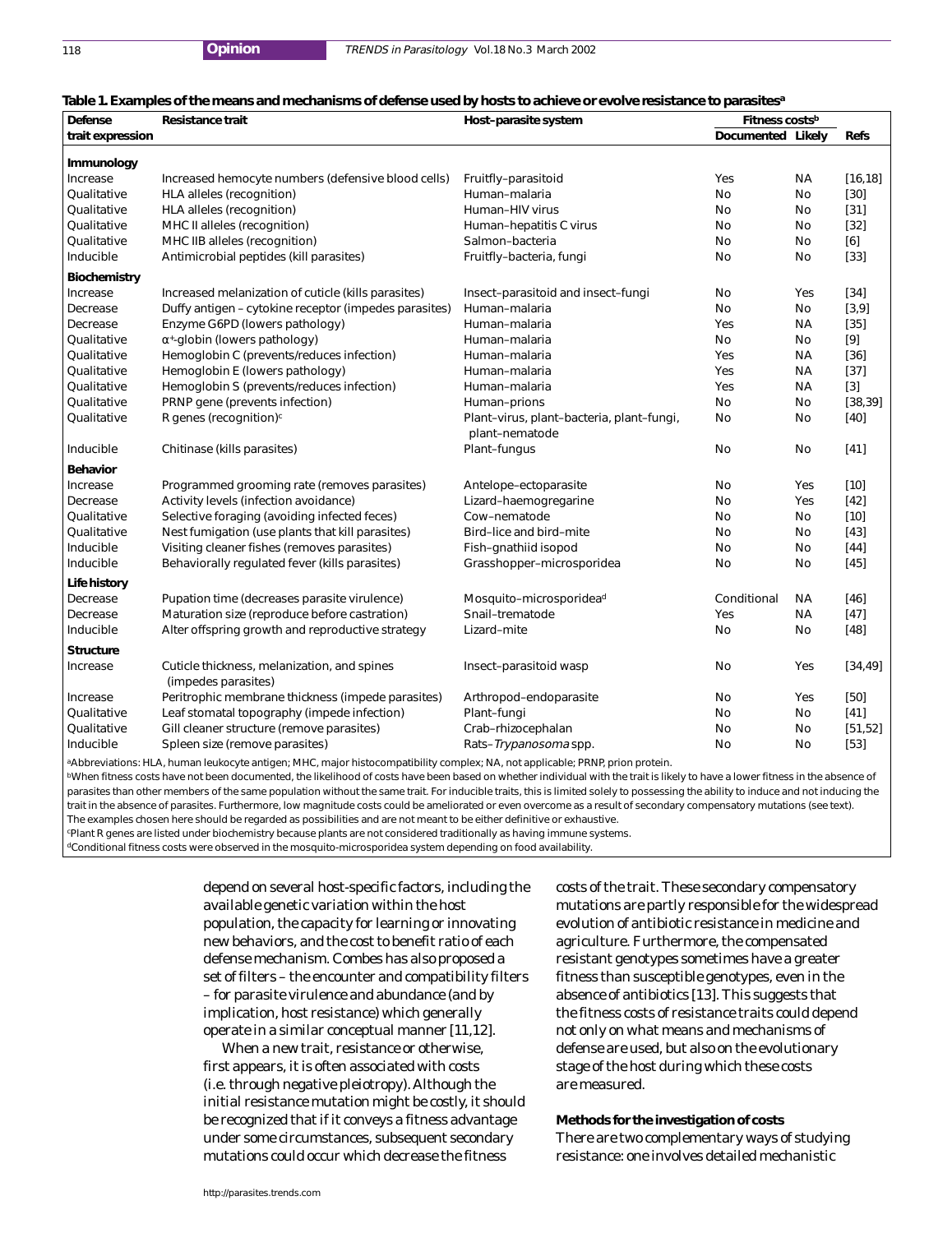

**Fig. 1.** On the playing field of host–parasite interactions, parasites must infect a host by penetrating the external defenses of the host (represented by the front line in the rugby game). Once past the external defenses of the host, the internal defenses must be defeated (represented by the back line in the rugby game) before the parasites can reach their goal of a successful infection. Within the external and internal defenses, there are five means of defense (indicated on the rugby shirts of the front line players), each of which have four sub-component defense mechanisms (see text). The advertisements also show behavioral traits used by humans to defend against parasites. Cartoon by Neil Smith.

xenobiotic resistance is fundamentally different from parasite resistance because chemicals lack the ability to co-evolve and are much more limited in their interactions with a host. The second approach is more often used in epidemiological, ecological and evolutionary studies. Quantifying resistance in natural populations includes experimental manipulations where organisms are randomly assigned to uninfected control and experimental infection treatments, in addition to studies where individuals of known genotype (i.e. resistant or **Acknowledgements** M.C.R. and R.F.H. would like to thank Armand Kuris and our laboratory colleagues for providing an environment where it is possible to work on developed her ideas in

such projects. L.S.

this area through discussions with Thomas M. Tucker, Amy Prenowitz, Joseph J. Schall, E. Naomi Twery and the co-authors. Financial support to L.S. was provided by UVM and NSF grant IBN-97-24037. The manuscript was improved by comments from three anonymous reviewers, John Holmes and Kay Johnson. M.C.R. is affiliated with TetraTech, 3746 Mt. Diablo Blvd. Suite 300, Lafayette, CA 94549, USA.

susceptible) are exposed to pathogens and compared with uninfected individuals. Studies of resistance in natural populations are often performed without knowing the mechanism(s) and/or mean(s) used to achieve resistance.

evaluation (i.e. determining the proximal manner by which resistance is achieved) and the other involves quantifying resistance in natural populations. The mechanistic approach is often used in medicine, agriculture and in evolutionary biology. Studies of resistance to xenobiotics [2,14,15] also lie within this area of study. However, it should be noted that

When the genetics of resistance are known, or host populations differ in susceptibility, the costs of resistance related to specific genetic lineages can be estimated in terms of fitness parameters, including survival, reproduction and growth. Artificial selection experiments are frequently used for this purpose. Artificial selection for increased resistance could be achieved by selecting for the gross (phenotypic) manifestation of the entire defense network; for example, selecting for the absence of infection or low

parasite numbers per host following exposure. Resistant selection lines with increased trait expression might re-allocate resources to achieve resistance. However, other potential responses to selection for increased resistance might not require increased resource input to achieve resistance, contrary to recent suggestions [16]. Instead of selecting for overall parasite resistance, a much clearer picture would be presented by having multiple selection lines on the specific means of defense used to achieve resistance (e.g. trait increase, decrease and control) followed by assays on the effects on fitness-related traits and overall parasite resistance. It might also be beneficial to maintain selection for a long enough time to allow compensatory mutations to occur. Alternatively, KNOCKOUT [17] or OVER-EXPRESSION of the means of defense used to achieve resistance should provide the clearest demonstration of fitness costs.

Competition experiments between resistant and susceptible genotypes are also a good means of revealing the costs of resistance. These types of studies are commonly used with antibiotic-resistant bacteria and costs of resistance as small as 0.5% can be detected [15]. However, costs could also be environmentally dependent, such that they are minimal in some (e.g. benign) environments and are greater when inter- and or intra-specific competition increase or in non-benign environments [18]. These methods could be used to determine if there is a cost of resistance or, conversely, to demonstrate that resistance is not costly!

## **Conclusions**

We noted that much recent work has operated under the implicit assumption that parasite resistance is costly. Contrary to that view, we and Coustau *et al*. [2] suggest that the answer to the question posed in the title of this paper is that a cost of resistance is not always necessary. Furthermore, the likelihood and magnitude of such costs depend on how resistance is achieved.

There is a large body of theory dealing with host–parasite interactions, that does not assume a cost of resistance. Indeed, most theories of host–parasite interactions belong to one of three classes based on assumptions concerning the costs of resistance. First, there is the body of theory where resistance is explicitly assumed to be costly (although actual costs vary) and parasite evolution is not considered explicitly [19–21]. Second, there is the body of theory in which costs are not incorporated or not assumed at all. Many of the cyclical antagonistic co-evolution models [22–26] belong to this category. Resistance in these models could be envisioned as operating through the cost-free mechanisms within any of the means of defense outlined here (i–v). Third, there are the models where host evolution is ignored and thus resistance (and much less the costs of resistance) do